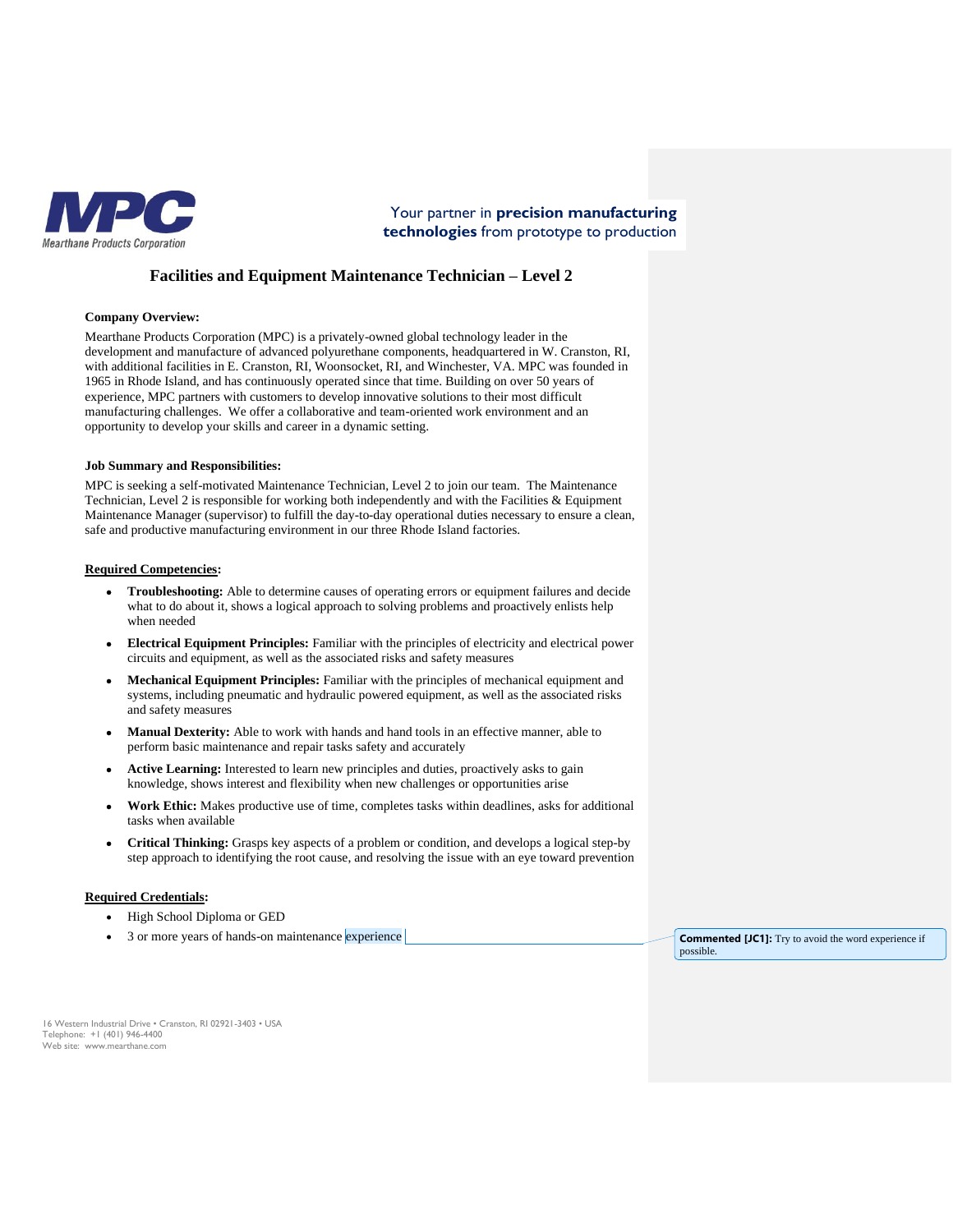# **Preferred Competencies:**

- **Fork Truck Proficiency:** Demonstrates the ability to safely operate and maintain an industrial fork truck, including inside a building and in tight spaces
- **Bilingual Proficiency (English/Spanish)**: Can understand and communicate verbally and/or in written form effectively in both English and Spanish

## **Preferred Credentials:**

- Journeyman's Electrical License
- Associates Degree or higher from an accredited vocational or technical training school
- Forklift driver's certification

# **Job Activities:**

- Make routine daily rounds to check the operational readiness of building systems including heating, cooling, ventilation, vacuum systems, nitrogen systems, compressed air systems and lighting.
- Confer routinely throughout the day with supervisors and machine operators to determine operational condition of the equipment in use.
- Recognize and remedy or repair mechanical or electrical problems as needed, reporting more complex situations to the Facilities & Equipment Maintenance Manager for course of action
- Perform routine and special duties including cleaning, service, repairs, modifications and improvements to equipment and systems.
- Perform preventive maintenance as scheduled and enter all task related data in the preventive maintenance software program.
- Maintain the cleanliness and order of the maintenance workshop, associated tools and equipment as well as plant facilities, including the boiler, compressor, and electrical rooms.
- Maintain a forklift license and operate the forklift as needed to perform maintenance related work.
- Refer to machine operation manuals and technical data to properly understand, maintain, service and diagnose equipment.
- Participate as needed in snow/ice removal and other seasonal facilities support.

## **Job Details:**

- Primary work location is in Cranston, RI. Periodic trips to other MPC sites in E. Cranston, RI and Woonsocket, RI are likely
- Position reports to Facilities & Equipment Maintenance Manager and will be provided on-the-job training and support
- MPC offers:
	- o Competitive pay and annual incentive plan
	- o Health and dental benefits via Blue Cross Blue Shield
	- o Flexible Spending Account (FSA) for out-of-pocket healthcare expenses
	- o 401K retirement plan with company match
	- o Company-paid term life insurance